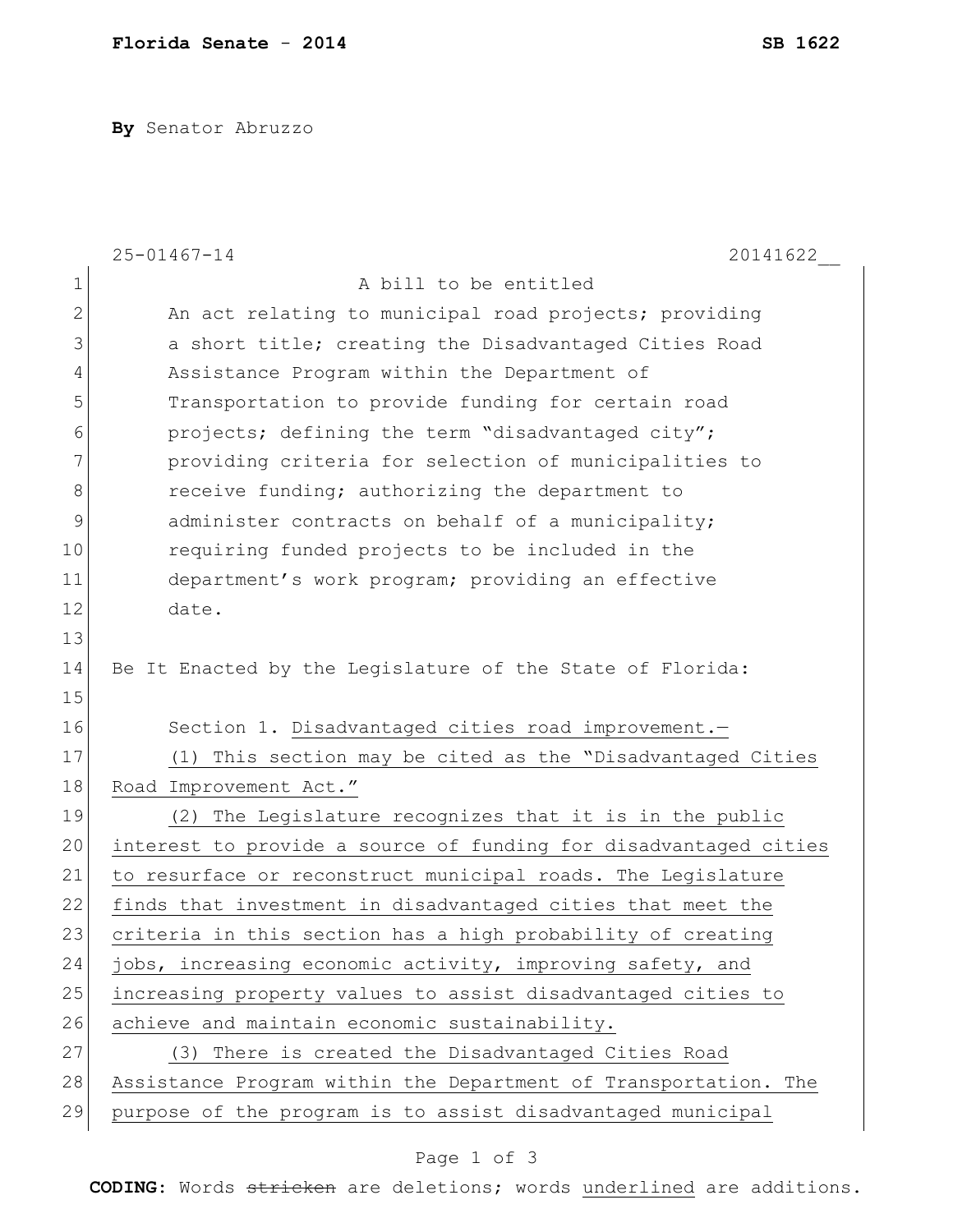|    | $25 - 01467 - 14$<br>20141622                                    |
|----|------------------------------------------------------------------|
| 30 | governments in resurfacing or reconstructing municipal roads.    |
| 31 | (4) As used in this section, the term "disadvantaged city"       |
| 32 | means a municipality:                                            |
| 33 | (a) That has a population of 40,000 or less according to         |
| 34 | the most recent federal census;                                  |
| 35 | (b) With at least 25 percent of its population below the         |
| 36 | poverty level; and                                               |
| 37 | (c) That has a combined millage rate exceeding 8.5 mills in      |
| 38 | its most recent fiscal year.                                     |
| 39 | (5) Beginning with fiscal year 2014-2015, up to \$25 million     |
| 40 | annually from the State Transportation Trust Fund may be used    |
| 41 | for the purposes of funding the Disadvantaged Cities Road        |
| 42 | Assistance Program.                                              |
| 43 | (6) Disadvantaged cities may compete for funds that have         |
| 44 | been designated for the program for resurfacing or               |
| 45 | reconstruction projects on roads that were part of the municipal |
| 46 | road system on January 1, 2010. Capacity improvements on         |
| 47 | municipal roads are not eligible for funding under the program.  |
| 48 | (a) In determining a municipality's eligibility for funds        |
| 49 | under the program, the department may consider whether the       |
| 50 | municipality has attempted to keep its roads in satisfactory     |
| 51 | condition. The department may also consider the extent to which  |
| 52 | the municipality has offered to provide a match of local funds   |
| 53 | for the state funds provided under the program. To receive funds |
| 54 | under the program, a municipality must provide at least 25       |
| 55 | percent of the total project cost.                               |
| 56 | (b) The following criteria must be used to prioritize road       |
| 57 | projects for funding:                                            |
| 58 | 1. The primary criteria are:                                     |

## Page 2 of 3

**CODING**: Words stricken are deletions; words underlined are additions.